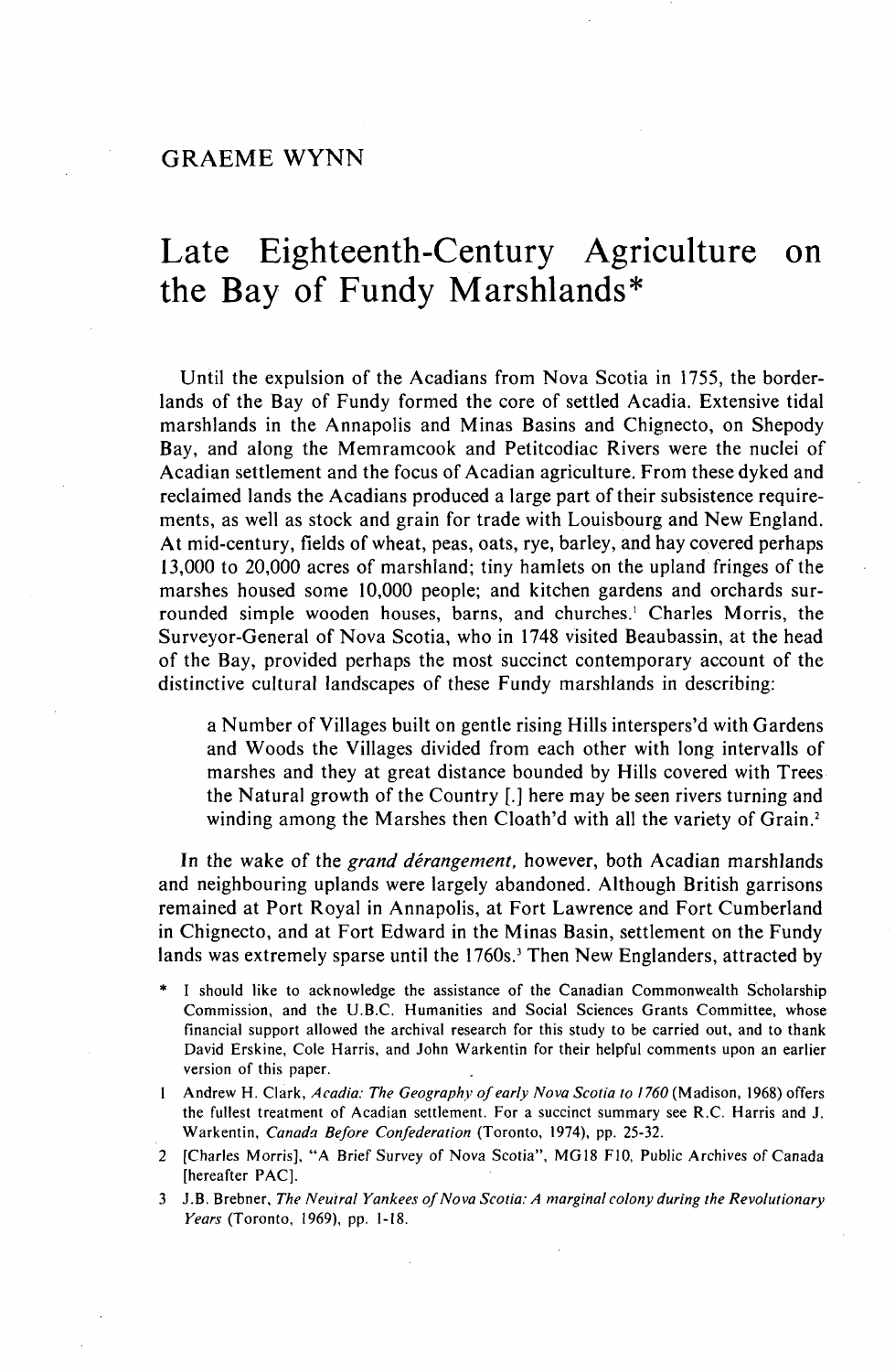Governor Lawrence's favourable descriptions of the former Acadian lands, moved in to Nova Scotia.<sup>4</sup> From small beginnings - there were perhaps 270 settlers in Amherst, Cumberland, and Sackville townships in 1761 populations increased slowly during the 1760s. Yet at the end of the decade, Chignecto's population of perhaps 800 people was less than half that of 1750. Elsewhere the situation was little different. Settlers from the English county of Yorkshire, and Loyalists from the newly independent states to the South came to the Fundy area in the 1770s and 1780s, but the contemporaneous outmigration of many of the New England settlers slowed the rate of population increase. In the last decade of the century there were probably no more than 7000 settlers in the former Acadian lands.<sup>5</sup>

Generally, contemporary commentators were critical of the way in which these settlers farmed their lands in the late eighteenth and early nineteenth centuries. According to many accounts, "English" use of the marshlands compared unfavourably with that of the Acadians. In 1784, for example, the army engineer Colonel Robert Morse regarded the marshlands of Cumberland as "extremely neglected", because they were "mostly in meadow" although they had borne "vast quantities of wheat and other grain" before 1775.<sup>6</sup> In similar vein, the early settler Moses Delesdernier recalled that the Acadians "sold great quanties [sic] of Grain and Cattle and where [sic] well supplied with every common necessary of life", and suggested that if the late eighteenth-century inhabitants "would adopt some of their [i.e., Acadian] practice in Carrying on their business, the country would be very much benefited thereby".<sup>7</sup> On the basis of such observations, several scholars have concluded that post-expulsion settlers in the Fundy basin were unable to use the marshes as effectively as their Acadian predecessors. The New Englanders' use of the marshland for pasturage and hay has been contrasted with the Acadians' production of a wide range of crops from the same lands. The newcomers, it has been argued, "did not under-

- 4 Lawrence's proclamations are reprinted in W.O. Raymond, "Colonel Alexander McNutt and the pre-Loyalist settlements of Nova Scotia", Royal Society of Canada, *Proceedings and Transactions,* 3rd Ser., 4 (1911), Sect. 2, p. 80. See also J.B. Brebner, *Neutral Yankees of Nova Scotia,* pp. 19-40; A.W.H. Eaton, "Rhode Island settlers on the French lands of Nova Scotia in 1760 and 1761", *Americana,* 10(1915), pp. 1-43; R.G. Huling, "The Rhode Island emigration to Nova Scotia", *Narragansett Historical Register,* 7 (1889), pp. 89-135; J.S. Martell, "Pre-Loyalist Settlements around the Basin of Minas" (unpublished MA thesis, Dalhousie University, 1933).
- 5 W.F. Ganong, "Origins of settlements in the Province of New Brunswick", Royal Society of Canada, *Proceedings and Transactions,* 2nd Ser., 10 (1904), Sect. 2, pp. 3-185; [S. Hollingsworth], *The Present State of Nova Scotia* (Edinburgh, 1787).
- 6 Colonel Robert Morse, "A general description of Nova Scotia written while making a survey of the colony as chief engineer in America 1783-1784", King Mss, MG21 E4, ff. 208-9, PAC.
- 7 Moses Delesdernier, "Observations on the progress of agriculture in Nova Scotia and New Brunswick", MG2I E5, Add. Mss 19073, f. 128, PAC.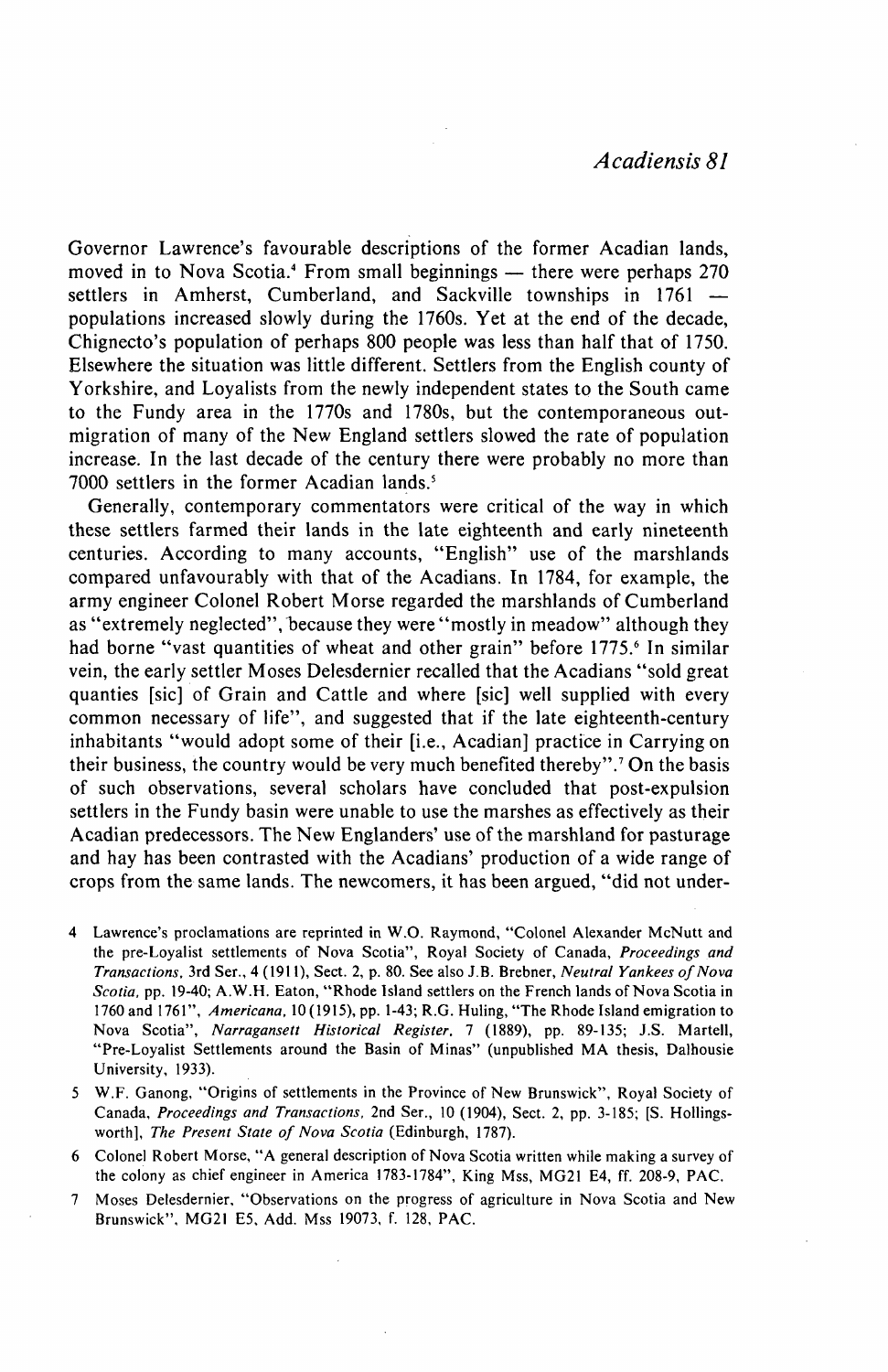## *82 Acadiensis*

stand the management of the marshland soils"; in Chignecto, they "lacked the skill and labour to redeem the dyked marshlands upon which the Acadians had lavished so much energy"; in Annapolis County, "the marshes were left unused" after 1755. In sum, "the technology of dyked land farming was unfamiliar to the Yankees and they concentrated on trying to farm the uncharitable soils of the lowland patches back from the sea".<sup>8</sup> Indeed, local historian W.C. Milner's celebration of Tolar Thompson as "the first English marsh builder" for his reclamation of land in Chignecto between 1815 and 1820 well illustrates the widespread perception that post-expulsion settlers had great difficulty in mastering techniques in which the Acadians were proficient.<sup>9</sup>

The argument which follows challenges this assumption. In brief, it contends that in the basic matter of dyking technique, continuity rather than hiatus marked Fundy marshland agriculture in the second half of the eighteenth century. After reviewing Acadian dyking methods, evidence of post-expulsion marshland reclamation is presented; without denying the skill and judgement required to cultivate the marshlands, this demonstrates that the difficulties of dyke construction and marsh reclamation were not insuperable for those who settled the former Acadian lands after 1755. Furthermore, an examination of the context of post-expulsion marshland farming reveals that adverse contemporary comparisons of "English" and Acadian cropping patterns were misleading because they ignored crucial questions of market demand, population size, and subsistence requirements.

Acadian agriculture depended upon the reclamation of tidal land from the sea. In the seventeenth century, this was achieved by aligning mud embankments or levees — nothing more than roughly triangular piles of large sods cut from the salt-marsh — along rivers or creeks. Provided that these simple dykes were run between local high spots, or extended inland well above the head of tide in the river, they were sufficient to prevent the tidal inundation of small tracts of land. More extensive reclamation required provision for the drainage of fresh water from the dyked area and, for this purpose, the Acadians introduced the *aboiteau.* This was, essentially, a sluice through the dyke whose clappergate valve allowed run-off and ground-water to drain away as the tide fell, but which prevented the ingress of salt-water at the flood. Where *aboiteaux* were built, more elaborate construction techniques were required, and logs and spruce brush were incorporated into the adjoining dyke — as they were to strengthen the larger, longer dykes built in the eighteenth century. Otis Little, a New

<sup>8</sup> J.B. Bird, "Settlement Patterns in Maritime Canada, 1687-1788", *Geographical Review,* 45 (1955), p. 398; Brebner, *Neutral Yankees of Nova Scotia,* p. 97; A.H. Clark, "The Canadian Habitat", in R.H. Buchanan, Emrys Jones and Desmond McCourt, eds., *Man and His Habitat*  (London, 1971), p. 244.

<sup>9</sup> W.C. Milner, *History of Sackville, New Brunswick* (Sackville, 1934), p. 177; W.C. Milner, "Records of Chignecto", Nova Scotia Historical Society *Collections,* 15 (1911), p. 74.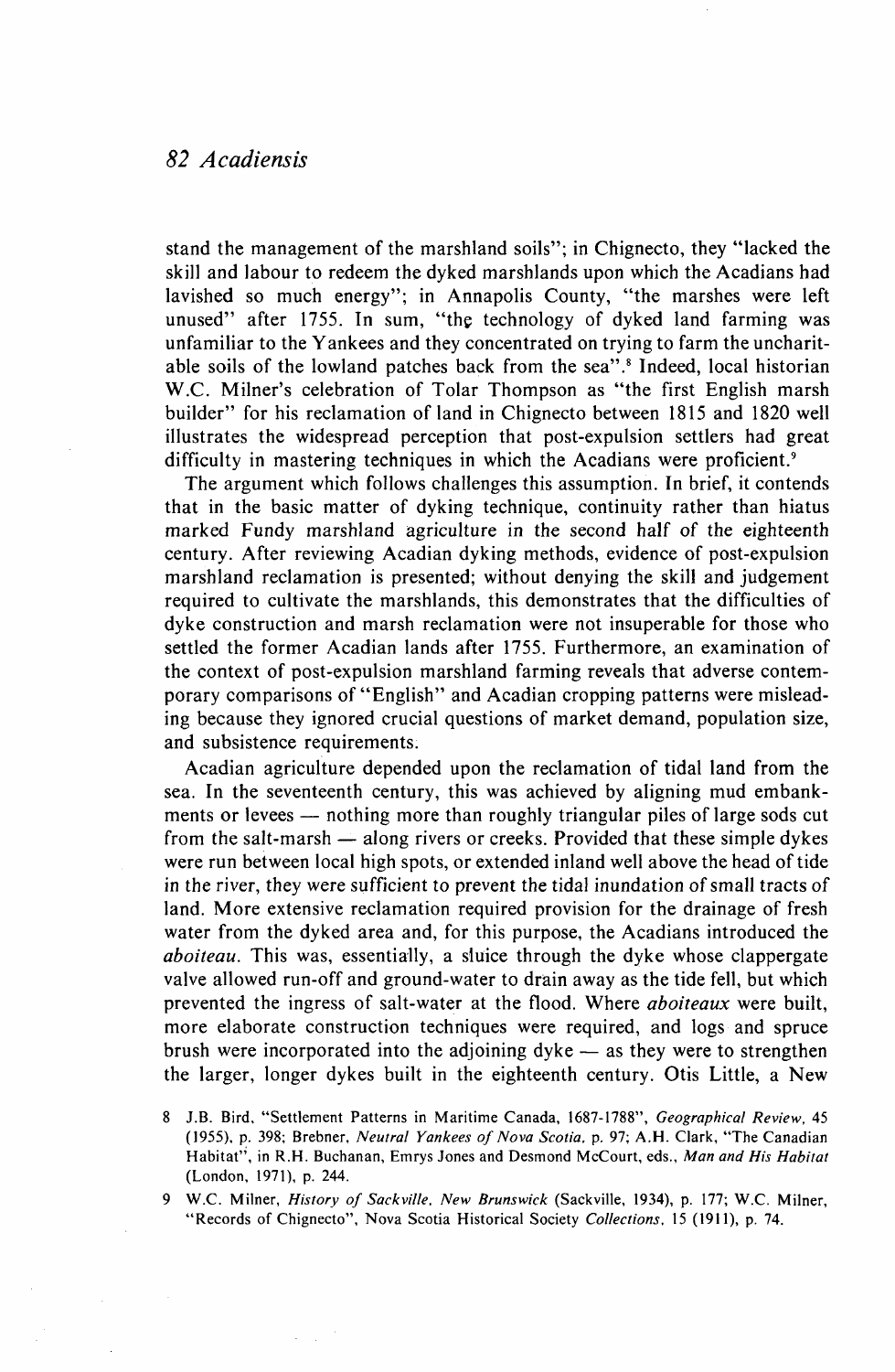Englander who lived at Annapolis Royal in the 1730s, described the common form of Acadian dykes in 1748: "their Dykes are made of large Sods of Marsh cut up in square Pieces, and raised about five feet higher than the common Surface, of a competent Thickness to withstand the Force of the Tides, and soon grow very firm and durable, being overspread with Grass, and have commonly Foot-paths on their Summit".<sup>10</sup> Earlier, the Sieur de Dièreville, a French visitor to Port Royal in 1699, had chronicled the construction of a more complex dyke and *aboiteau:* 

five or six rows of large logs are driven whole into the ground at the points where the tide enters the Marsh, & between each row, other logs are laid, one on top of the other, & all the spaces between them are so carefully filled with well-pounded clay, that the water can no longer get through. In the centre of this construction, a Sluice is contrived in such a manner that the water on the Marshes flows out of its own accord, while that of the Sea is prevented from coming in."

Basically, then, both dyke and *aboiteau* were conceptually simple; a good deal of labour was required in their construction, but once built they allowed the Acadians to put the fertile and easily worked marshland soils to varied use, and to "supply amply their relatively simple needs and wants".<sup>12</sup>

The Acadian adaptations to the unique Fundy environment provided a ready model for emulation by post-expulsion settlers. Indeed, the bases of "English" familiarity with Acadian dykeland practice were laid in the decade of the deportation. Settlers used the marshlands in the vicinity of the British forts to supply the garrisons throughout the 1750s. In Chignecto, for example, a Captain Huston ran seventy cattle on the marshes early in the decade; after the expulsion, hay was taken from marshland near Fort Lawrence by both the garrison and individual settlers.<sup>13</sup> Expeditions against isolated Acadian settlements which survived the deportation of 1755 gave those involved an opportunity to observe dykes and *aboiteaux* in current use.<sup>14</sup> Although coarse hay was

- 10 Otis Little, *The State of Trade in the Northern Colonies Considered with an Account of their Produce and a Particular Description of Nova Scotia* (London, 1748), p. 70.
- 11 Cited in Clark, *Acadia,* p. 161. See also *ibid.,* pp. 238-42 and Anon., *A Geographical History of Nova Scotia* (London, 1749 and 1755), p. 22.
- 12 Harris and Warkentin, *Canada Before Confederation,* p. 32.
- 13 Will R. Bird, *A Century at Chignecto; the key to old Acadia* (Toronto, 1928), pp. 102-4. See also E.C. Wright, "Cumberland Township: a focal point of settlement on the Bay of Fundy", *Canadian Historical Review,* 27 (1946), p. 28; Eaton, "Rhode Island settlers", pp. 25-6.
- 14 For example, J.C. Webster, "The Journal of Abijah Willard, 1755", New Brunswick Historical Society *Collections,* 13 (1930), pp. 3-19; W.F. Ganong, "Report and map of Major George Scott's expedition to remove the French from the Petitcoudiak, 1758", *ibid.,* pp. 97-114.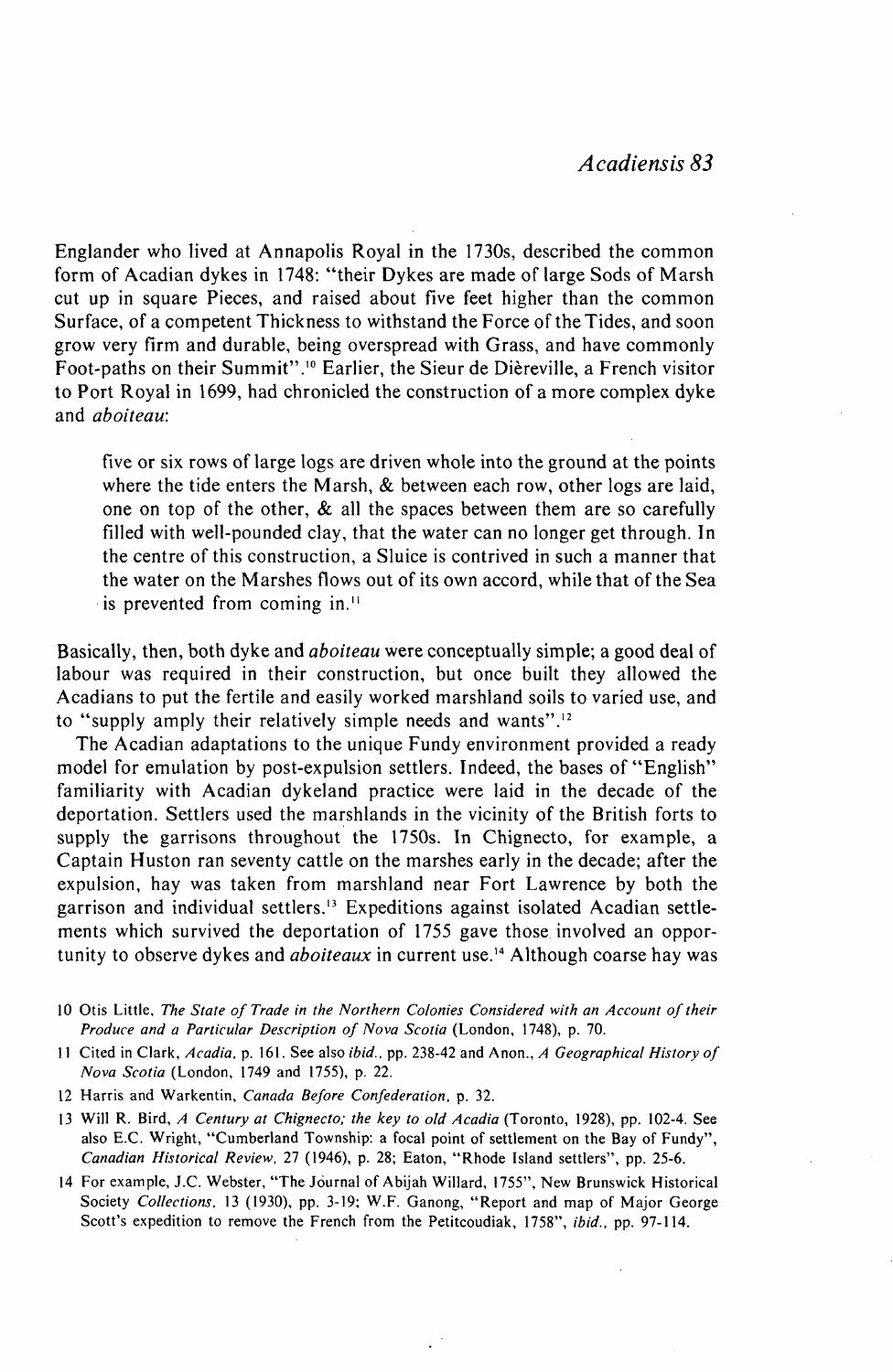## *84 Acadiensis*

taken from the salt-marsh by both Acadian and post-Acadian settlers, any use of the Chignecto marshlands in the years immediately after 1755 would have revealed abandoned Acadian dykes and *aboiteaux,* in more or less good repair, to those in the area. And by 1760, many acres of former Acadian land had been allocated to members of the garrisons, some of whom occupied their grants until well after the influx of New Englanders and provided a link between Acadian and subsequent settlement.<sup>15</sup> Although a "Trimendious Gale of Wind and Surprising [tide]" swept the Bay of Fundy in November 1759, and inundated considerable areas of dyked land, breaches in the dykes were not general, and the New Englanders who came to the Fundy lands in 1760 and 1761 discovered both relict Acadian dykes, and a small group of settlers who were already familiar with marshland agriculture.<sup>16</sup> On their arrival in Nova Scotia, the New Englanders might have noted (as had their agents in 1759) "hay blowing on the wide marshes and around the blackened foundations of the former Acadian homesteads orchard trees in full bloom".<sup>17</sup>

Under these circumstances, the New Englanders soon put the marshlands to use. Early township records from the Chignecto isthmus indicate that the newcomers took up considerable areas of the marshland. Dyked and undyked areas as well as upland acreages were apportioned among the shareholders of the townships, and the frequent attempts to exchange and consolidate individual marshland holdings suggest that these lands were sought.<sup>18</sup> Certainly, prices given for dyked marsh were consistently higher than those for undyked marsh and approximately the same as those for good upland in the late 1760s.<sup>19</sup> As early as 1763, Gamaliel Smethurst, an educated and observant traveller, regarded the marshes of Chignecto as "the very Egypt of North America".<sup>20</sup> More sensitive to the labour requirements of different types of farming than to the necessities of subsistence on an isolated frontier, however, he suggested that the few inhabitants might better concentrate on animal husbandry (and keep the

- 15 Among these was Winkworth Tonge, an engineer with Winslow's regiment that was engaged in the deportation of 1755, and sometime MLA, who entered the Chignecto area in 1755 and continued to hold land in the isthmus until 1789. John Huston, and Joshua Winslow were members of the first Sackville Township Committee. See also Eaton, "Rhode Island settlers", pp. 25-6 for a broadly analogous case.
- 16 Fort Cumberland Orderly Book, 4 November 1759, Boston Public Library, Boston, Massachusetts. Transcript kindly provided by James N. Lawton, Esquire, Curator of Manuscripts, Boston Public Library. See also Brebner, *Neutral Yankees,* p. 35.
- 17 Ian F. Mackinnon, *Settlements and Churches in Nova Scotia 1749-1776* (Montreal, 1930), p. 24.
- 18 Records of Meetings in 1760s, Town Records, Sackville, N.B., 1748-1883, MG9 A12-6, Provincial Archives of New Brunswick [hereafter PANB].
- 19 J.D. Snowdon, "Footprints in the Marsh Mud: Politics and Land Settlement in the Township of Sackville 1760-1800" (unpublished MA thesis, University of New Brunswick, 1975), p. 52.
- 20 W.F. Ganong, "Gamaliel Smethurst's narrative on his journey from Nepisiguit to Fort Cumberland, 1761", New Brunswick Historical Society *Collections,* 6 (1905), p. 388.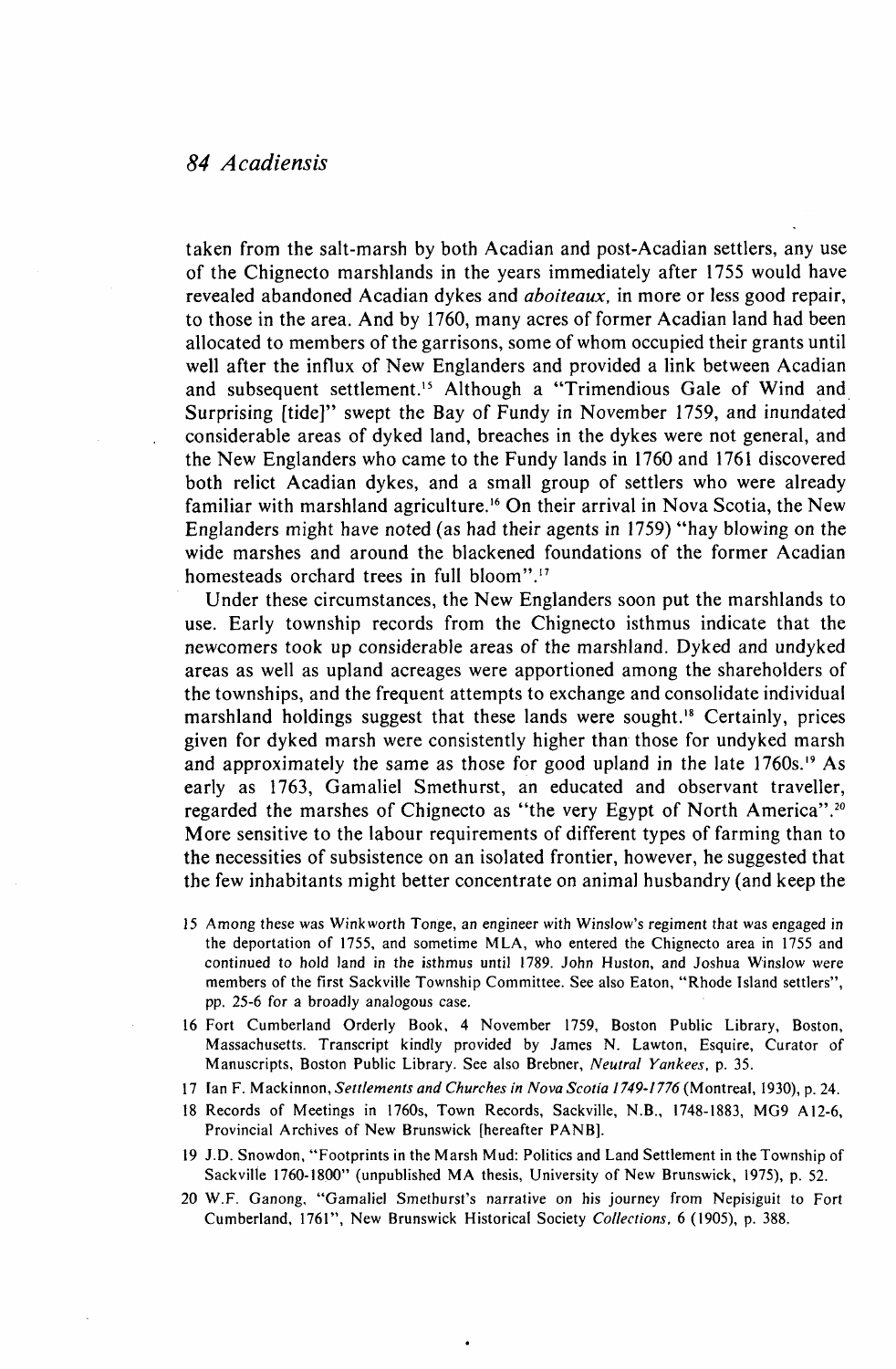marshes "entirely in meadows") than continue with mixed farming. As the 1765 diary of an anonymous Cumberland County resident reveals, the New Englanders quickly incorporated the marshland into their basically subsistent agricultural economies, although they regarded it (by implication, at least) as "unnatural" ground.<sup>21</sup> By 1766, Lieutenant-Governor Michael Francklin could comment favourably upon the "produce of the fine fertile marshes and other rich lands in the Bay of Fundy".<sup>22</sup>

Both former Acadian dyked marsh and newly reclaimed land were farmed by the New Englanders during the 1760s, and there is no doubt that Acadian experience with marshland agriculture was invaluable to the progress of dyking during these years. After the British government allowed Acadians to return to Nova Scotia in 1764, a number of them were employed in building and repairing dykes. Indeed, the inhabitants of Kings County stressed their inability to continue their "business in agriculture and improvements in general" without Acadian help in 1765. But their plea, which sought to have the Acadians' provision allowance continued, surely reflected the settlers' realization that government assistance enabled the Acadians "to labour at much lower wages", as much as it did their dependence upon Acadian dyking skills.<sup>23</sup> New Englanders themselves rapidly became proficient in the art of dyking; as early as 1760, settlers in Hants County, on the Basin of Minas, appointed three of their number to "survey and oversee the mending and repairing of dykes".<sup>24</sup> If anything, it was a problem of labour rather than of insufficient knowledge which beset the sparse, and individualistic, New England population of Nova Scotia as it embarked upon marshland reclamation. Perhaps there was a reflection of this in J.F.W. Desbarres' recommendation in 1763 for the establishment of a permanent military corps that "might also be of infinite service in raising Dyks, erecting Abbatos &c for the preservation of the enestimable [sic] marsh Lands".<sup>25</sup> Later in the century, Commissioners of Sewers used general levies, imposed by the General Sessions and payable in "Work wheat or Butter", to employ labour for marshland reclamation.<sup>26</sup> But by whatever means, consider-

- 21 Cumberland County, Nova Scotia, Anonymous Diary 1765, on blank sheets of 1765 New England Almanac, MG23 C23, PAC.
- 22 Lieutenant Governor Michael Francklin to the Rt. Hon. Lords Commissioners for Trade and Plantations, 20 September 1766, quoted in H.A. Innis, ed., *Select Documents in Canadian Economic History. 1497-1783* (Toronto, 1929), p. 215.
- 23 Memorial of the inhabitants of Kings County to Governor Wilmot, 23 March 1765, in *ibid.,* pp. 194-5.
- 24 The appointment was made at the third town meeting in Falmouth. See Eaton, "Rhode Island settlers", pp. 30-2.
- 25 Proposals for the effectual settlement of the valuable colony of Nova Scotia, 30 July 1763, Nova Scotia Archives Transcripts [NSA], vol. 71, PAC.
- 26 General Sessions, 21 October 1789, Cumberland County, Record of Sessions 1789-1791, NSA; Nova Scotia Historical Society No. 62 and 63, Public Archives of Nova Scotia [PANS];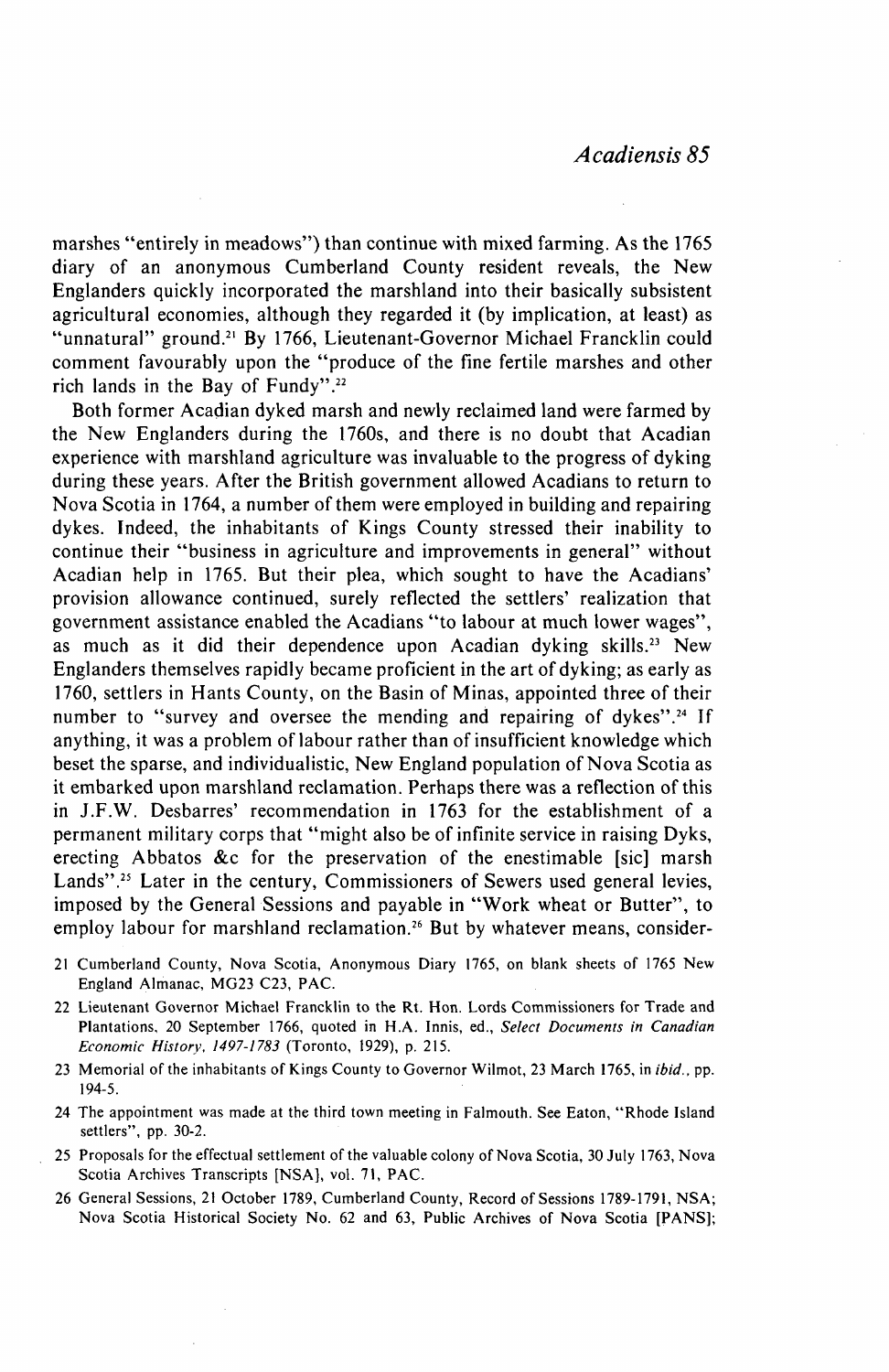able tracts of marshland were newly dyked during the 1760s. Inevitably, there were setbacks. Malachy Salter, a Halifax merchant and member of the Provincial Assembly, observed that the expense of repairing "breaches made from time to time in their dykes by high tides" had left some of the Fundy settlers in difficulty by 1769.<sup>27</sup> Yet the New Englanders undertook the major task of constructing an "aboideau" — the use of this term reveals the essential continuity of dyking practice — across a navigable stream in the Chignecto Isthmus in 1770.<sup>28</sup>

When Charles Dixon arrived in Chignecto with the first Yorkshire settlers in 1772, he concluded that "things at first glance wore a gloomy aspect". In his view, "Indolence, and want of Knowledg [sic]" were the prime causes of the "Disorder that so much abounded".<sup>29</sup> John Robinson and Thomas Rispin, two Yorkshire farmers who travelled through Nova Scotia in 1774, were equally critical of the "ignorant, indolent" New Englanders, their indifferent stock, and their poor farm management.<sup>30</sup> But the Englishmen's critique reflected their evaluation of Nova Scotian farm practice in European terms. Accustomed to intensive farming and insensitive to the implications of cheap land, expensive labour, and poor market connection for farm management, they were appalled by the seeming lack of "judgement" and "industry" among the Nova Scotian settlers, who milked their cows but once a day, continued "in bed until seven or eight o'clock in the morning", and, purportedly, took a glass of rum before breakfast.<sup>31</sup>

The realities of the New Englanders' achievements are more clearly revealed by less subjective evidence. After inspecting the country around Sackville, Charles Dixon purchased 2500 acres from New Englander Daniel Hawkins.<sup>32</sup> His property included 2000 acres of "Land in the Willderness", 180 acres of wooded upland, 55 acres of cleared upland, 21 acres of undyked marsh, and over 200 acres of marsh "all Dykt and Drained". Two houses, barns, cow-byres, over 60 horned cattle, 7 horses, 36 sheep, hogs and goats made up the farm which

Westmorland, Record of Sessions, N.B. Local Records, Westmorland County, MG9 A12 (11), vol. 3, PAC; Minutes of Meetings 1780-1787, Town of Cumberland, Cumberland County Microfilm M-843, PANS.

- 27 Letter from Malachy Salter, 18 April 1769, cited in Rev. George Patterson, "Pioneers of Presbyterianism in the Maritime Provinces of Canada", Tps. Family Papers, Patterson, PANS.
- 28 Miscellaneous Papers, Fl and F2, New Brunswick Museum [hereafter NBM].
- 29 Testament of Charles Dixon, 1773, Genealogical materials, Dixon Family Papers, MDX, PANB.
- 30 John Robinson and Thomas Rispin, *A Journey Through Nova Scotia* (York, England, 1774), pp. 22-4, 32.
- 31 *Ibid.,* p. 36.
- 32 "Land Bot [by] Charles Dixon of Daniel Hawkins in Sackville, 1772", General Accounts 1774-1878, Dixon Family Papers, MDX/17, PANB.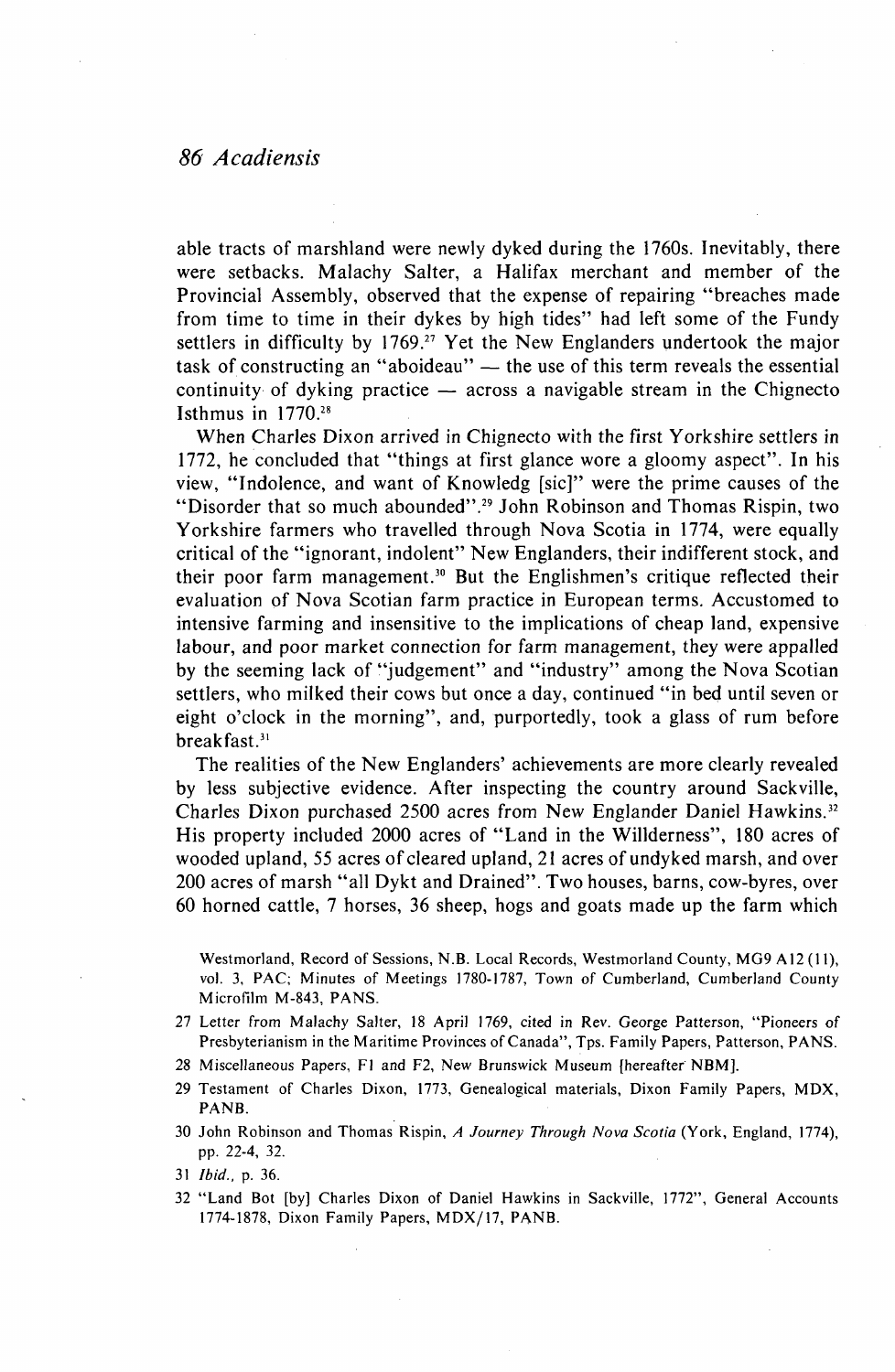Dixon acquired. Thomas Bowser, another of the Yorkshire settlers, leased a 500 acre farm with 45 acres of dyked marsh and twenty acres of cleared upland on his arrival in Nova Scotia. Beyond Chignecto, equally extensive areas of dyked marshland were under cultivation in the early 1770s. At Windsor, good wheat, barley, oats, and peas grew on the large marsh called "the King's meadow"; 2,600 acres of marsh at Grand Pré bore fine wheat; and at Cornwallis grains and grass covered the dyked land. Only at Annapolis Royal and nearby Granville, settled by poor soldiers who were "entire strangers to cultivation and . . . very bad farmers", were Robinson and Rispin critical of the settlers' dykebuilding accomplishments. Here, former Acadian marshland lay in disrepair behind breached dykes; in contrast, almost all the properties in Amherst, Tantramar, and Cornwallis which the Yorkshire travellers found for sale included tracts of dyked marshlands."

Marshland reclamation continued during the 1770s. In 1774, the inhabitants of Cornwallis were "diking over another river"; Thomas Robinson of Amherst township had reclaimed a hundred acres of marshland since coming to the area a few years before; and other residents of Amherst were "proceeding with great spirit" to increase the dyked acreage.<sup>34</sup> In Chignecto, the Yorkshire settlers were instrumental in instigating and implementing dyking and draining improvements. William Cornforth offers a case in point. Soon after his arrival in Nova Scotia in 1774 he rented a farm containing dyked land; four years later, when he was one of the Commissioners of Sewers for Westmorland, another part of the marsh "was taken in or repaired", with Cornforth doing the labour "to the amount of 12 pounds or their [sic] about"; in 1779, the proprietors of Bear Island marsh in Sackville agreed to dyke their land under Cornforth's direction; and by 1786, Sackville township records listed "60 acres of marsh diked by Wm. Cornforth".<sup>35</sup> Many of the Yorkshire settlers came from the Vales of York and Pickering, where damp, often water-logged "carr" or fen-land was made productive by ditching, draining, and the construction of "flood-gates", and it is quite possible that they applied their familiarity with wet-land reclamation in England to the problems of their new lands in Nova Scotia.<sup>36</sup> English experience may have inspired, for example, William Wells'

33 Robinson and Rispin, *A Journey Through Nova Scotia,* pp. 9-11, 13, 21, 42, 47-8.

34 *Ibid.,* pp. 11, 18.

35 Westmorland County Petitions (Duplicates), 3 August 1808, Cb., NBM; Judgement by A. Botsford, 1793, Dixon Family Papers, MDX/5, PANB; Town Records, Sackville, New Brunswick, 1748-1883, *op. cit.* 

36 Data on origins are not complete but see Trueman Papers, Mount Allison University Archives, and the Harrison Family Papers, PANS. For conditions in Yorkshire see (Mr.) Marshall, *The rural economy of Yorkshire; comprising the management of Landed Estates and the present practice of husbandry in the agricultural districts of the county* (London, 1788), esp. I, p. 225; Alan Harris, *The Rural Landscape of the East Riding of Yorkshire,! 700-1750* (London, 1961),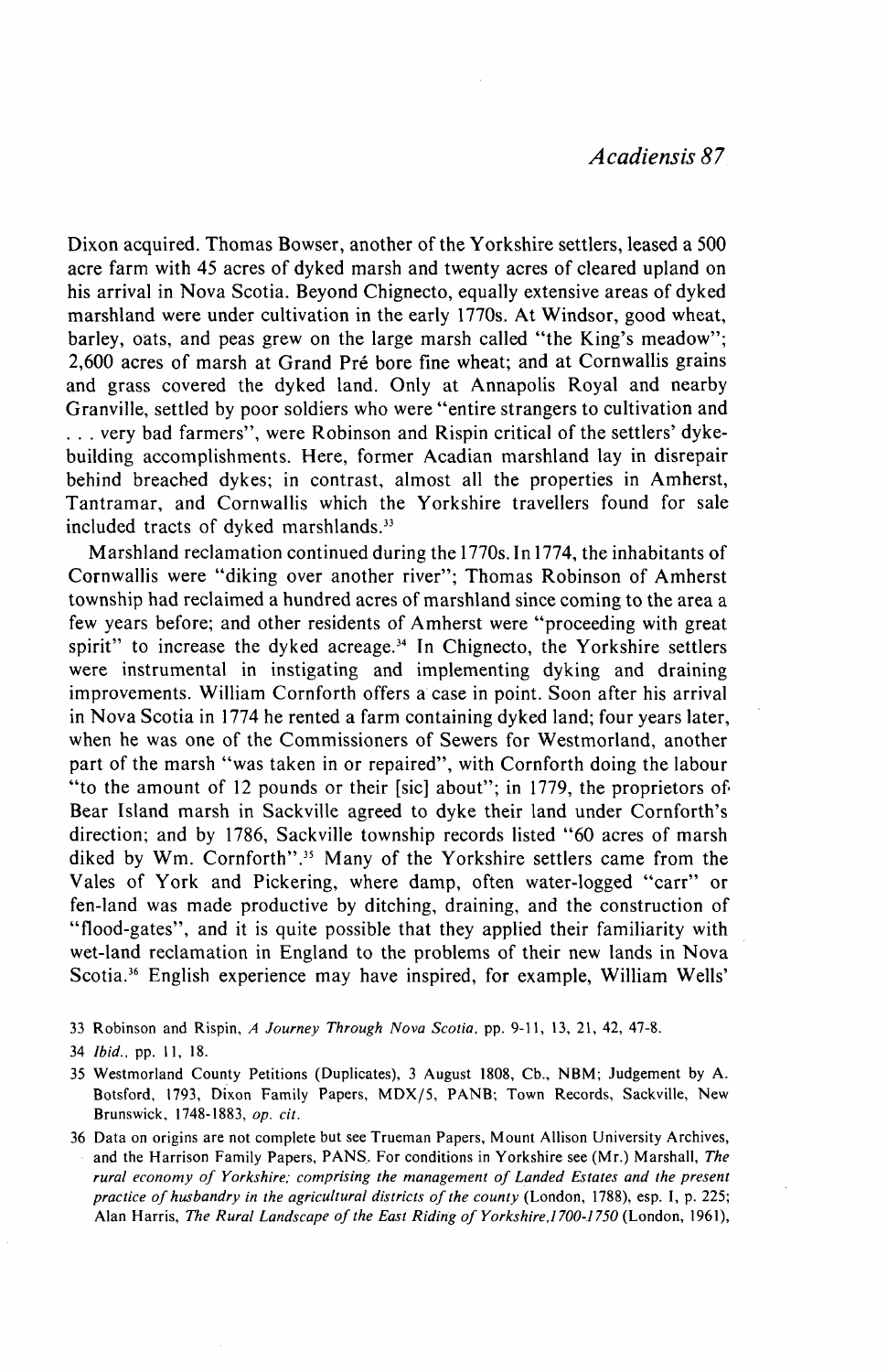plans to drain 50 acres — "at present all a lake or covered with water" — on the Sackville-Westmorland boundary in 1788.<sup>37</sup> Yet if this were the case, the Yorkshiremen's skills served only to complement the proficiency of earlier settlers in the basic techniques of dyke and *aboiteaux* construction developed by their Acadian predecessors. Dyke building was common between 1760 and 1772, and by 1783 the inhabitants of Cumberland County already had in prospect the construction of an "aboitdeau" across the 64-yard wide Misseguash River, an achievement which would have eclipsed, in magnitude, any Acadian dyke building. $38$ 

Before 1783, the former Acadian lands of the Bay of Fundy developed in comparative isolation. A single, poor, road from Port Royal and Windsor linked the marshlands of Annapolis and Minas with Halifax.<sup>39</sup> Chignecto's overland connection with the capital was by bridle-path and blazed-trail. Stock may have been driven across the province occasionally, but for most purposes Halifax, the only appreciable market for produce in the colony, was inaccessible to the Fundy settlers. A sporadic, water-borne trade offered shoes, scythes, "rum, rice, sugar, molasses and other spices" at high cost from Boston, but provided only a meagre and unreliable outlet for agricultural produce from the .<br>region.<sup>40</sup> Market conditions improved in the late 1770s, when British troops in Boston, and later Halifax, raised the demand for all types of fresh produce, and clandestine trade with the American colonists flourished.<sup>41</sup> But for twenty eight years after the Acadian explusion, a high degree of self-sufficiency marked the marshland settlements. Families produced their own maple sugar, tallow, and soap, as well as their own woollen and linen cloth; mixed farming, which provided a variety of grains, meat, milk and garden produce, prevailed.<sup>42</sup> Dyked marshland was used by the still small population, but when labour was scarce, and without a reliable market for agricultural products (such as the larger Acadian population had found in Louisbourg)<sup>43</sup> , there was no incentive to

esp. pp. 81-3; John Palmer, "Landforms, drainage, and settlement in the Vale of York", in S.R. Eyre and G.R.J. Jones, eds., *Geography as Human Ecology* (London, 1966), p. 91.

- 37 Memorial of William Wells, 29 July 1788, Westmorland County Petitions, (Duplicates), Cb, NBM.
- 38 Minutes of Meeting, 7 April 1783, Town of Cumberland, Cumberland County Microfilm M-843, PANS.
- 39 M.W. Armstrong, "Neutrality and Religion in Revolutionary Nova Scotia", *The New England Quarterly,* 9 (1946), p. 50.
- 40 Robinson and Rispin, A Journey Through Nova Scotia, p. 15.
- 41 K. Relief Williams, "Social conditions in Nova Scotia 1749-1783" (unpublished MA thesis, McGill University, 1936), pp. 119-21.
- 42 Robinson and Rispin, *A Journey Through Nova Scotia,* pp. 24-6; Martell, "Pre-Loyalist settlements", p. 205.
- 43 In 1740, for example, 250 head of livestock and other foodstuffs, skins, and hides to the value of almost 26,000 livres reached Cape Breton from mainland Acadia. Vessels from Minas and